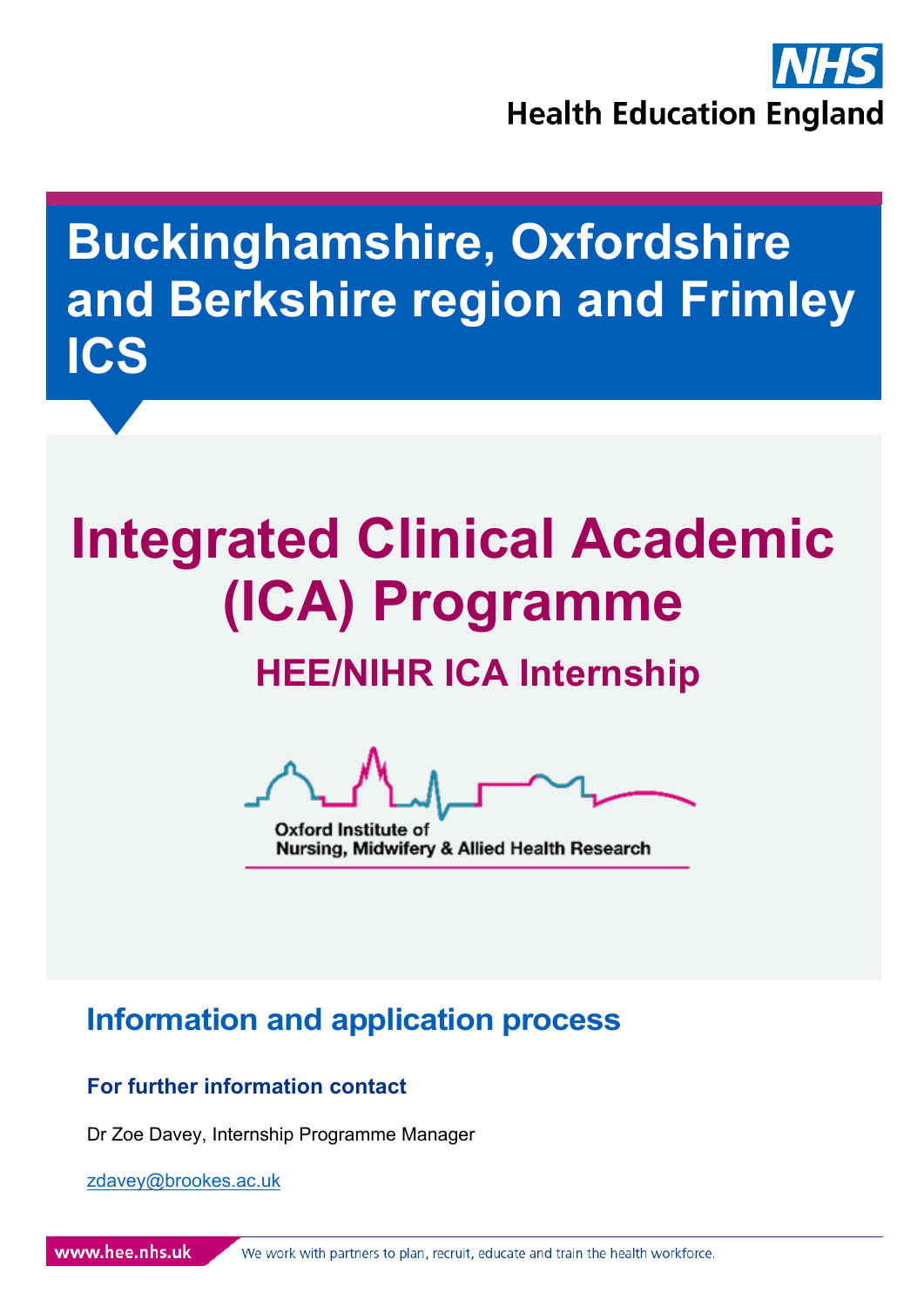## **Introduction**

Health Education England (HEE) and the National Institute for Health Research (NIHR) have established an overarching Integrated Clinical Academic (ICA) Programme for nursing, midwifery, and allied health professionals (NMAHPs). This programme is intended to increase research capacity to improve health and healthcare, by developing people with the potential and aspiration to become leading clinical academics and independent researchers in the future.

We have received national funding to support a number of internships in the Thames Valley. These awards support individuals who are early in their clinical academic career and will be delivered through the Oxford Institute of Nursing, Midwifery and Allied Health Research (OxINMAHR), Faculty of Health and Life Sciences at Oxford Brookes University (brookes.ac.uk/oxinmahr/).

The internships will provide an introduction to a range of concepts and approaches relating to applied health research aimed at supporting Nursing, Midwifery and Allied Health Professional interns to apply for an NIHR Pre-doctoral Clinical Academic Fellowship (PCAF); an NIHR Clinical Doctoral Research Fellowship (CDRF), and/or work within a research team that will submit a proposal for funding

It is important for successful interns to have support from their line manager. The objectives of the internship and future clinical academic aspirations should align with team/service clinical priorities and needs. Applications are particularly welcomed where the focus of the proposed research is in the following HEE priority areas: Improving the experience of people with dementia; Primary and community care; Compassionate care and the NHS Constitution; Urgent & Emergency care; Care for people with Intellectual Disabilities; Improving Patient Safety; Technology Enhanced Learning

For further information about the HEE-NIHR ICA Programme please follow the link below: https://www.nihr.ac.uk/explore-nihr/academy-programmes/hee-nihr-integrated-clinical-andpractitioner-academic-programme.htm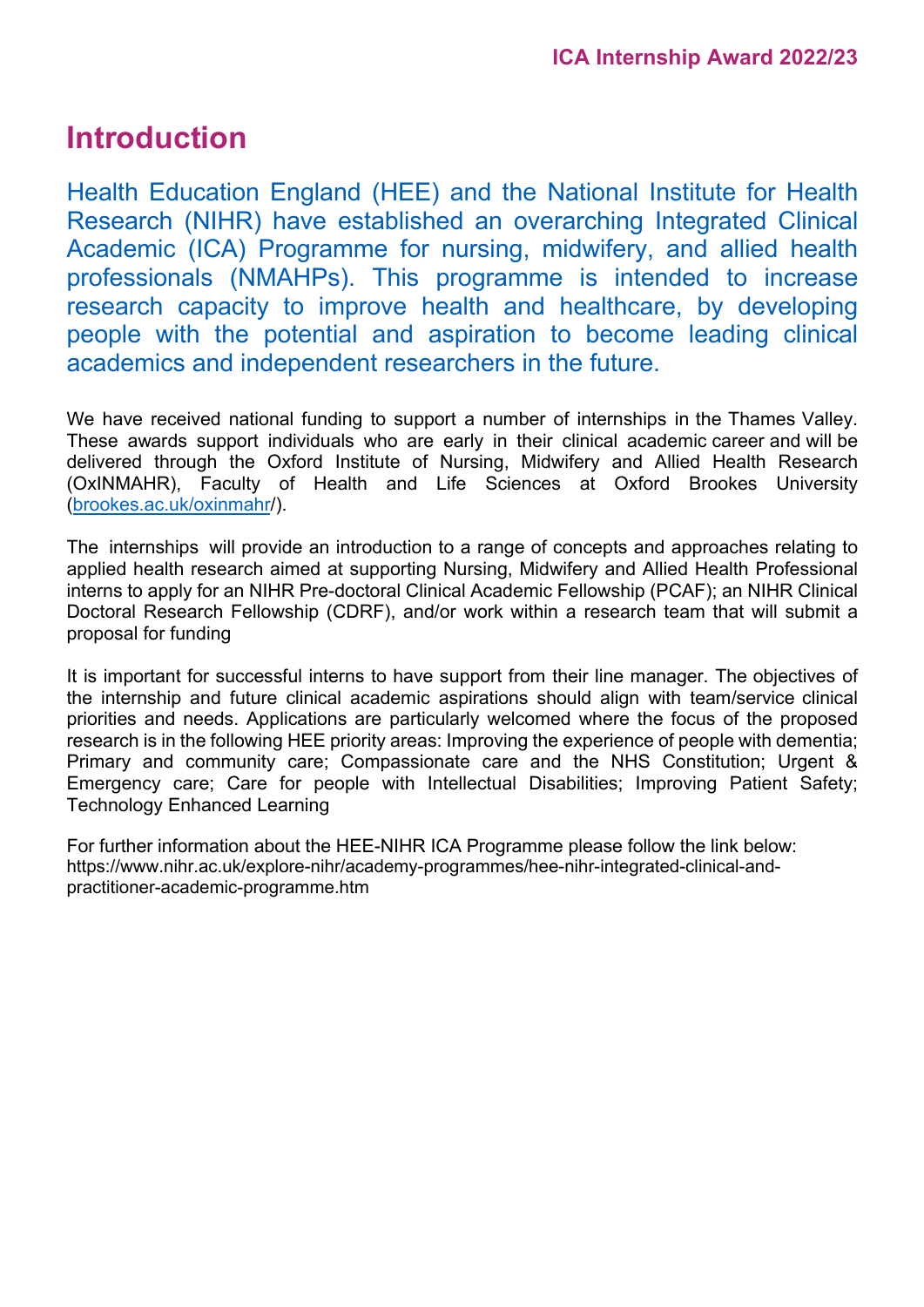#### **1. The ICA internship programme basics**

This programme will provide an introduction to a range of concepts and approaches relating to applied health research aimed at supporting Nursing, Midwifery and Allied Health Professionals (NMAHP) interns to:

- apply for an NIHR Pre-doctoral Clinical Academic Fellowship (PCAF)
- apply for an NIHR Clinical Doctoral Research Fellowship (CDRF)
- work within a research team that will submit a proposal for funding

The programme is designed to be fully aligned with the intern's current clinical practice and will include an NMAHP cohort of six interns over a three-year period (2021/22 – 2023/24) from across the region.

The Buckinghamshire, Oxfordshire and Berkshire region and Frimley ICS ICA internships will be delivered through the Oxford Institute of Nursing, Midwifery and Allied Health Research (OxINMAHR), Faculty of Health and Life Sciences at Oxford Brookes University.

The funding also covers 100 hours of salary backfill per intern to release the interns from their employing NHS Trust. The intern is required to negotiate the 100 hours of "release time" with their clinical line manager (OBU to assist as appropriate).

#### **2. Oxford Brookes programme delivery**

#### **2.1 The programme will include:**

- Personal support from an academic supervisor
- Enrolment in an existing taught research methods module
- Directed reading and support.
- Integration into a dedicated research active environment
- Access to computer, relevant virtual learning platforms and library facilities
- Opportunity to become part of a vibrant research community

#### **2.2 Induction Programme**

- The OxINMAHR internship programme manager will be responsible for the induction programme and be the main point of contact throughout the internship.
- Outline of the Educational Learning Package (the programme, taught module, expectations, academic and NHS mentorship).
- Seminars on how to use library resources, an introduction to the Virtual Learning Platform (VLP) 'Moodle', access to other online resources including Turnitin

#### **2.3 Mentorship and supervision**

- The aim of the mentorship is to support and guide the intern to formulate a research project for PCAF or CDRF fellowship (or grant award) application
- OxINMAHR will allocate an academic mentor that is most suited to the needs of the intern.
- The academic mentor will meet monthly (virtual) with the intern to discuss research activity and tailored requirements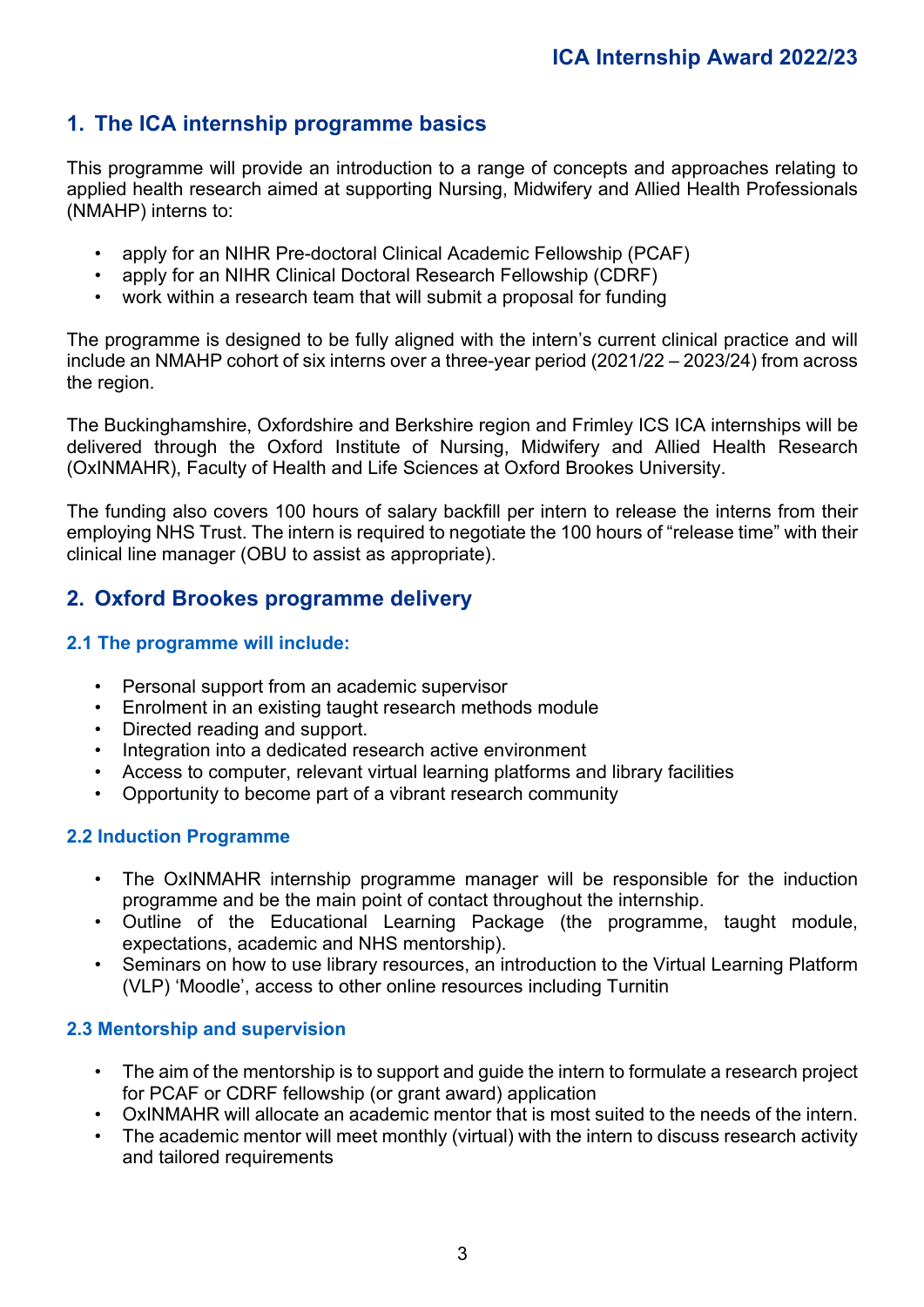- The academic mentor will receive and comment on research project development and PCAF/CDRF Fellowship application (or grant funding application) in a timely and appropriate manner
- The intern will be encouraged to identify their own Trust/ NHS clinical mentor (OBU will assist if required/appropriate)

#### **2.4 Enrolment in existing Research Module**

• Registration on an appropriate applied research methods module at Brookes

#### **2.5 Research Project Development**

- Interns will develop a research project idea about improvements in patient care, patient outcomes and/or NHS service delivery.
- The project may be based on an aspect of a study for an existing project that the mentor(s) may already be involved in.

#### **2.6 Time expectations for the intern and backfill expectations**

- The internship is planned to last 9 months at an average of 4-6 hours per week (to include research module, mentorship supervision, workshop/seminar attendance and other study time).
- The funding will include cover for 100 hours of salary backfill costs paid to the host/employing NHS Trust.
- The intern will negotiate the specific logistics of the 100 hours of "release time" with their clinical line manager.

#### **2.7 Research environment and opportunities**

- Access to a wide variety of research group seminars and discussion forums
- Access to OBU computer, relevant virtual learning platforms and library facilities

#### **2.8 Programme expectations**

By the end of the programme, each intern will have:

- developed awareness, understanding and capacity in the specific roles and responsibilities of a clinical health-related researcher and enhanced understanding of how to effectively participate in these roles and responsibilities.
- gained an understanding of the nature of Universities and Hospital Trusts as places of research and their associated values, routines and cultures.
- further developed and refined skills and professional capacity for research in an interest area, including those skills involved in research development, design and implementation.
- demonstrated an ability to plan, implement, and evaluate effective research projects within the NHS setting.
- demonstrated an ability to assess and report on research outcomes.
- demonstrated an understanding of professional and ethical practice.
- developed an awareness of other people in the research community whose work supports the researcher, and their roles and responsibilities, for example, R&D departments, Faculty academic managers and Financial budget managers.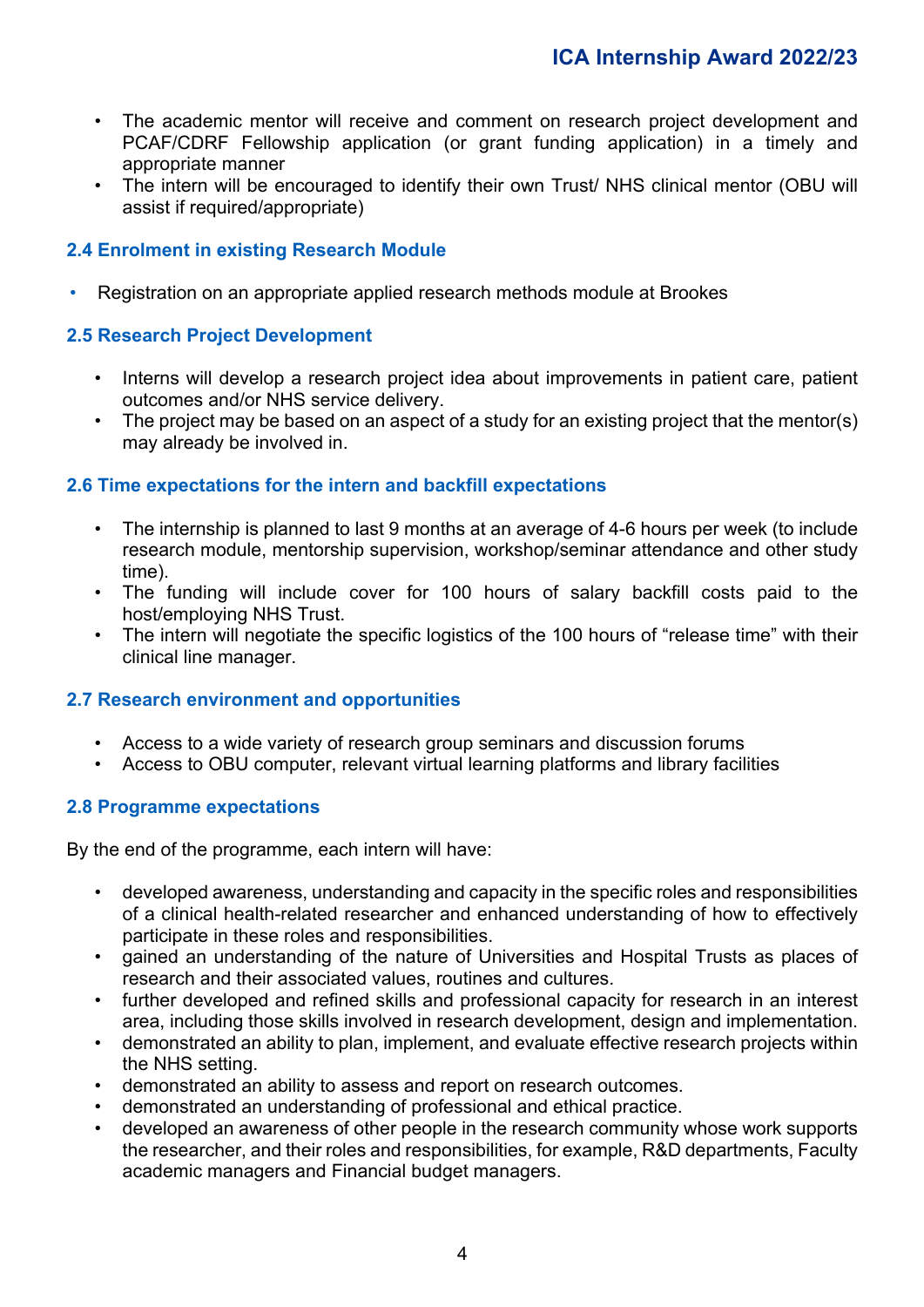#### **3. Applications**

#### **3.1 Criteria for applicants**

To be eligible for one of these awards you will need to provide evidence that you have the following:

- 1. Current registration with one of the following ICA approved regulatory bodies
- 2. A contract of employment with a provider of NHS care in Berkshire, Oxfordshire, or Buckinghamshire region or Frimley ICS.
- 3. Be substantially employed in a clinical capacity within the NHS
- 4. At least one (1) year's post-registration clinical experience
- 5. Hold a minimum academic qualification of BSc/BA at 2.1
- 6. Support from your employer (clinical line manager) to undertake the internship and an identified work-based mentor for additional support in the work environment.
- 7. A keen interest and clear suitability for a research focused clinical academic career and have identified a research area of interest that clearly benefits patients/service users
- 8. Mentorship from a named clinical supervisor (identified by you)
- 9. The opportunity to develop links with an existing clinical research team (identified by you).
- 10. Ability to complete the internship in a timely manner

These elements are designed to help you to progress a research support network. You will have the opportunity to develop a bespoke programme tailored to suit your specific needs and aspirations with your identified clinical academic supervisor.

In addition, you will be able to participate in other activities which may include working with current researchers, visiting clinical research facilities, and/or attending research presentations and seminars.

#### **3.2 Areas of research priority**

Applications are particularly welcomed where the focus of the proposed research is in the following HEE priority areas:

- Improving the experience of people with dementia
- Primary and community care
- Compassionate care and the NHS Constitution
- Urgent & Emergency care
- Care for people with Intellectual Disabilities
- Improving Patient Safety
- Technology Enhanced Learning

#### **3.3 How to apply**

Prior to submitting an application, it is recommended that applicants contact their line manager and research lead within their NHS Trust to discuss applying for this award and investigate what support and help is available within the organisation.

Please submit a completed checklist (see Appendix 1) and all corresponding documentation to: zdavey@brookes.ac.uk by 5:00 pm on 29<sup>th</sup> April 2022.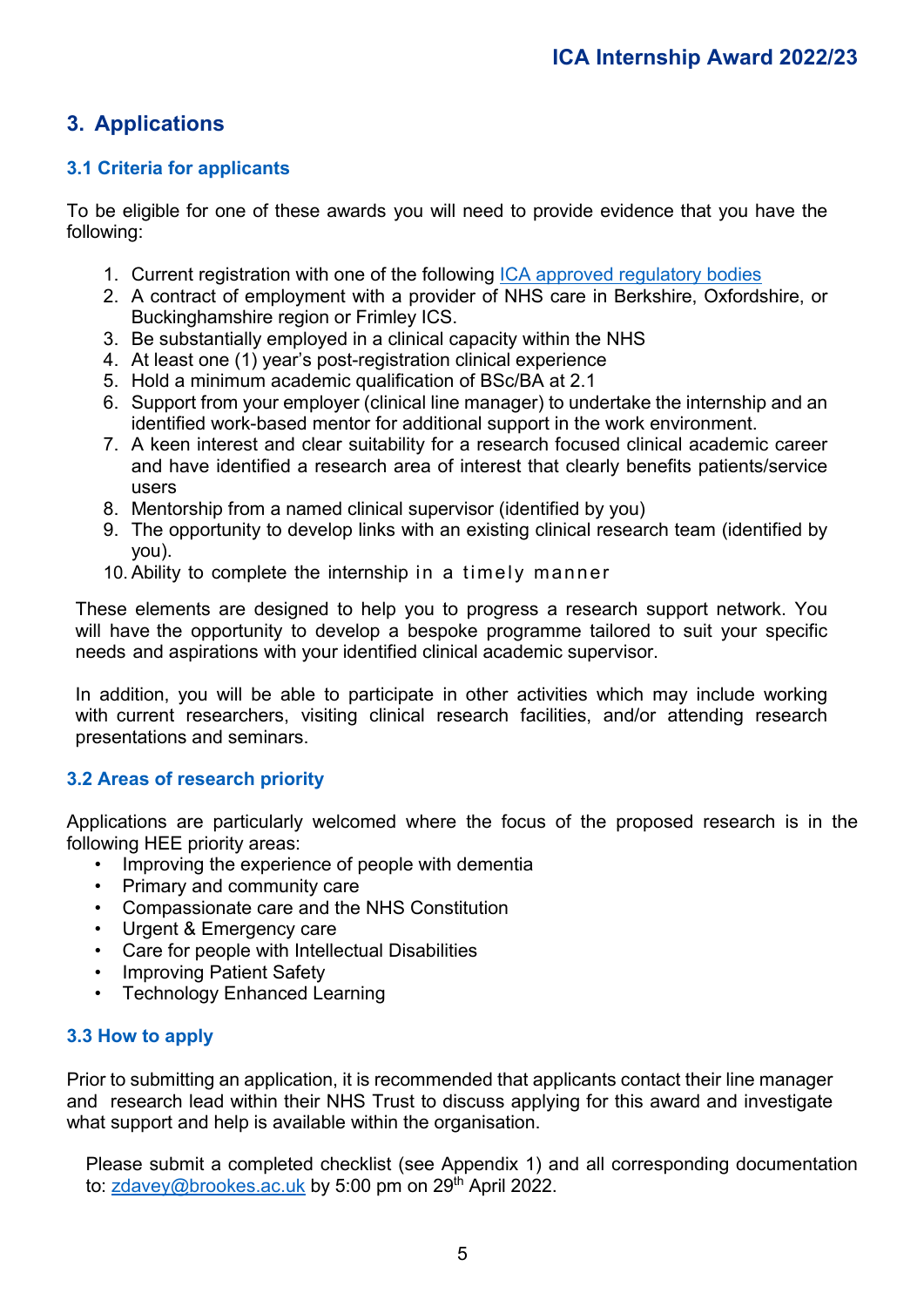# **Key Dates**

| Closing date for applications: | Friday $29th$ April 2022 by 5:00 pm |
|--------------------------------|-------------------------------------|
| Interviews:                    | Friday $20^{th}$ May 2022           |
| Award period:                  | September 2022- May 2023            |

Visit the OxINMAHR website: www.brookes.ac.uk/oxinmahr/